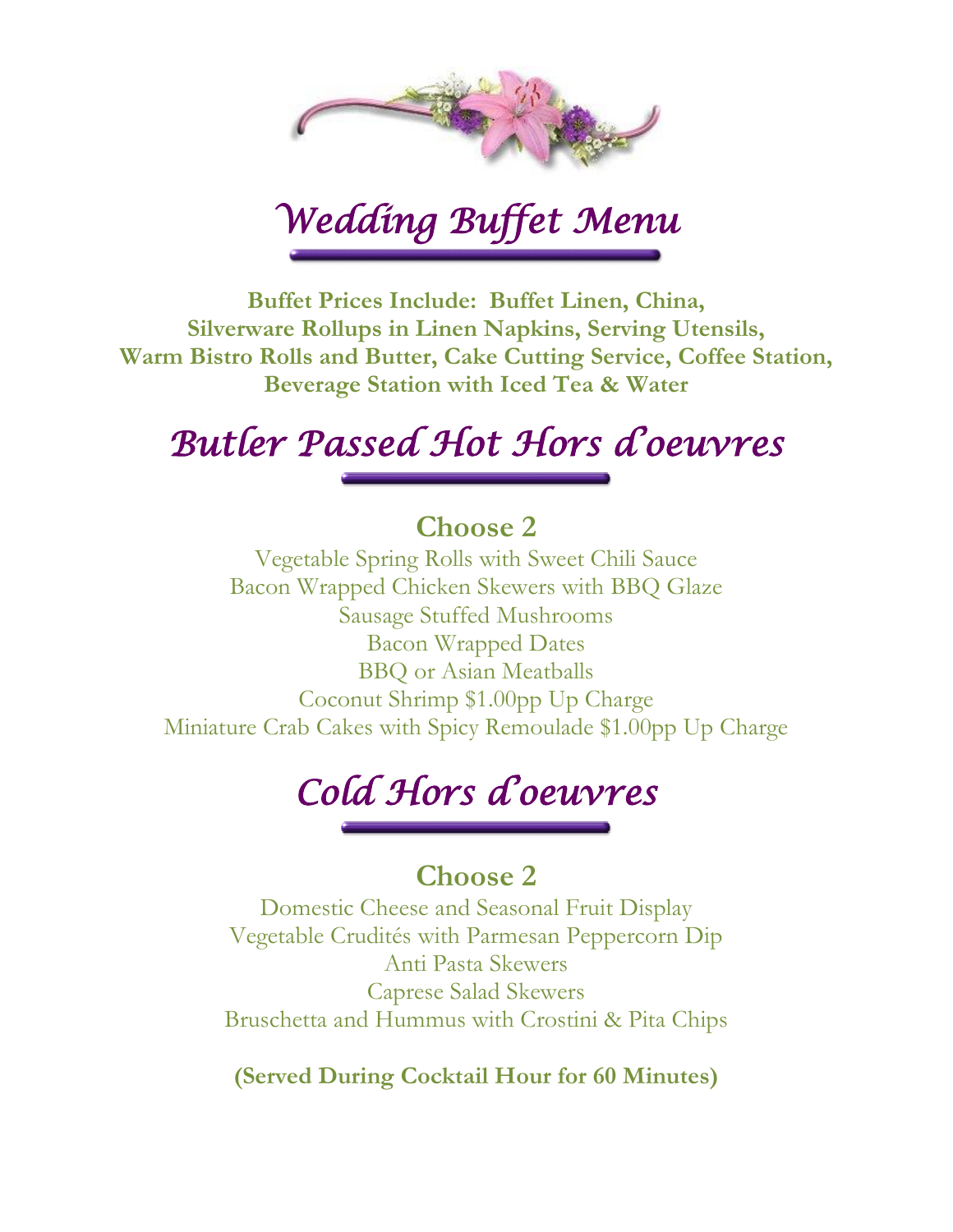

# *Salad Options*

### **Choose 1**

### **Classic Caesar Salad**

Crisp Romaine hearts, fresh grated Parmesan, homemade croutons Tossed with a classic Caesar dressing

#### **Greek Salad**

Fresh Greens with tomato, onion, olives, pepperoncinis, and homemade Croutons tossed with our champagne dressing and topped with feta cheese

### **Garden Salad**

Romaine lettuce with cucumbers, red onions, tomatoes, Olives and homemade croutons served with house and ranch dressings

### **Spinach Salad**

Spinach, pears, Gorgonzola cheese, bacon crumbles, candied walnuts Served with a tomato vinaigrette

#### **Winter Salad**

Mixed greens, apples, craisins, Boursin cheese, candied walnuts Served with a Raspberry Vinaigrette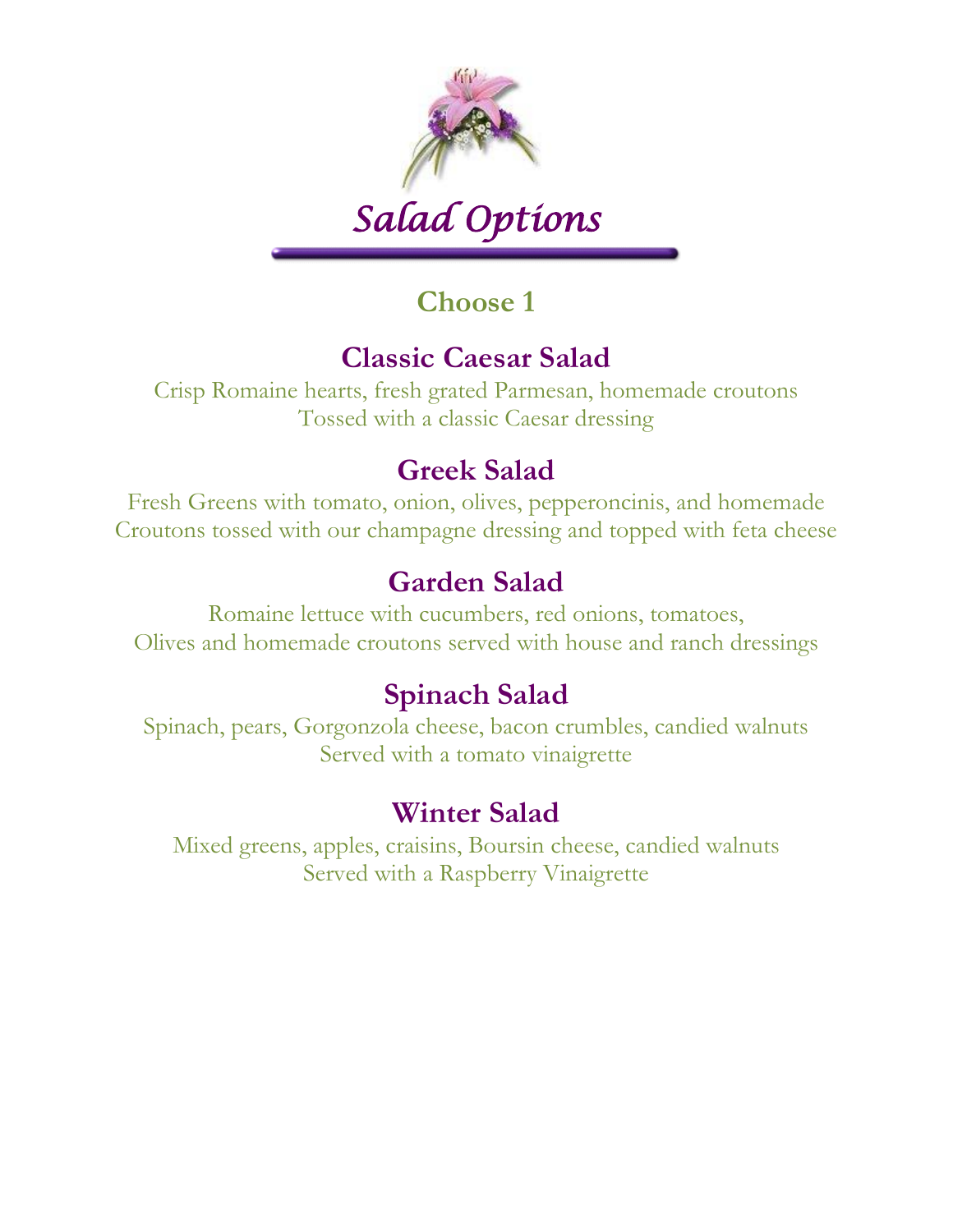## *Starch Options*

#### **Choose 1**

New Potatoes with Parsley Butter Herb Roasted Potatoes Dauphinois Potato Roasted Sweet Potato Basmati Rice Yellow Rice Wild Rice Pilaf Quinoa



 *Vegetables* 

## **Choose 1**

Green Beans Almandine Steamed Vegetable Medley Roasted Broccoli Marinated Grill Vegetable (Zucchini, Squash, Mushroom, Red Pepper, Onion & Asparagus) Cauliflower Au Gratin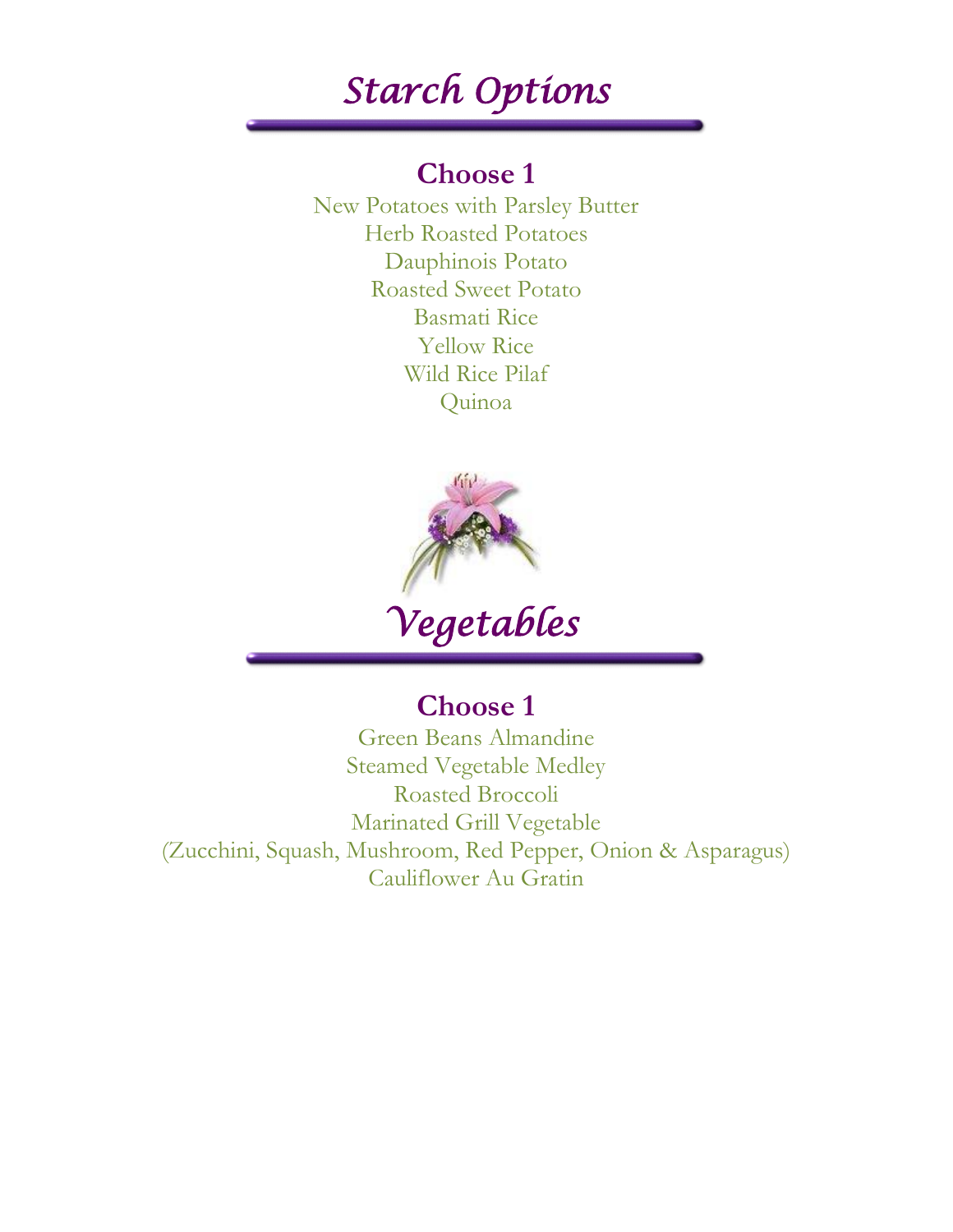

## *Entrée Selections*

### **Cajun Chicken**

Cajun grilled chicken breast topped with mango-jicama salsa and finished with a mango cream drizzle

#### **Caprese Chicken**

Marinated grilled chicken on a light pesto cream sauce topped with Roma tomatoes, fresh mozzarella, basil and finished with a balsamic glaze

#### **Chicken Piccata**

Lightly breaded & sautéed in white wine, lemon juice, & capers

#### **Creamy Garlic Tuscan Salmon**

Pan seared in a creamy garlic sauce with sun-dried tomatoes and spinach

## **Thai Green Curry White Fish**

Mild white fish swai baked in a Thai green curry

#### **Drunken Shrimp**

Roasted shrimp in a spicy beer and butter sauce

#### **Braised Beef Short Ribs**

Boneless beef short ribs braised in red wine and fresh herbs

### **Grilled Beef Tender**

Grilled beef tenders with wild mushrooms and red wine sauce

#### **Chef Carved Prime Rib**

With Au Jus and a Horseradish Cream Sauce

### **Carved Honey Parmesan Pork**

Slow cooked pork loin with Parmesan cheese, soy sauce, honey and herbs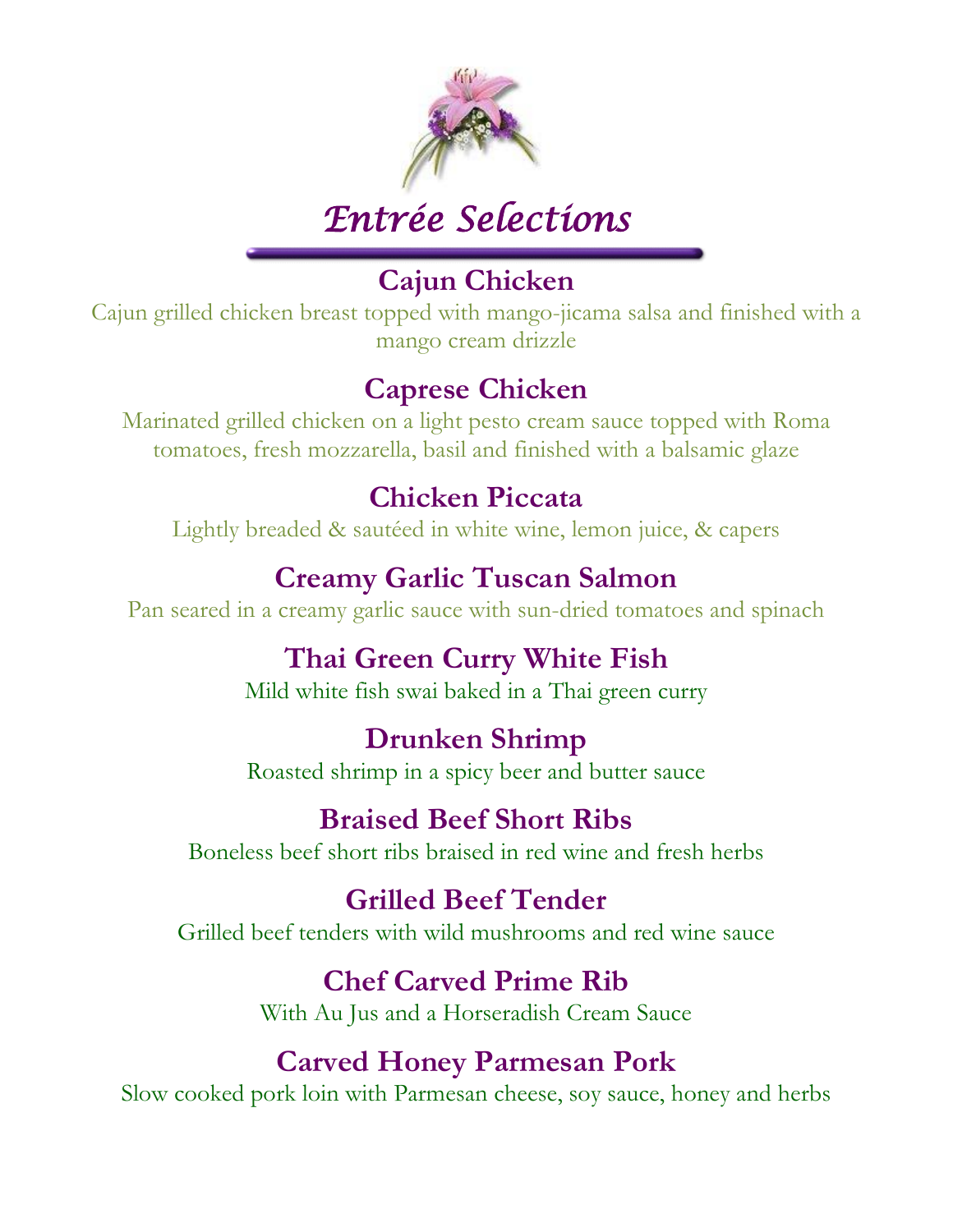

## *Extras & Additions*

2 Salad Choices \$2.00 pp 2 Starch Choices \$1.00 pp 2 Vegetable Choices \$1.00 pp Penne Pasta with a Mascarpone Cream Sauce \$2.50pp Farfalle Pasta with a Tomato Basil Sauce \$2.50pp Penne Pasta with a Roasted Red Pepper & Goat Cheese Sauce \$3.50pp Tri-Colored Tortellini with a Pesto Cream Sauce \$3.50pp

Average price is \$29.95 per person for one entrée and \$36.95 per person for two entrees plus 20% service and applicable sales tax. This price includes all staff which we will determine based upon final guest count. Actual price will be based on selections. Ask our staff to provide a custom quote.

#### **Additional Rentals:**

Also Available and priced separately are tents, tables, chairs, chair covers, sash, dance floors.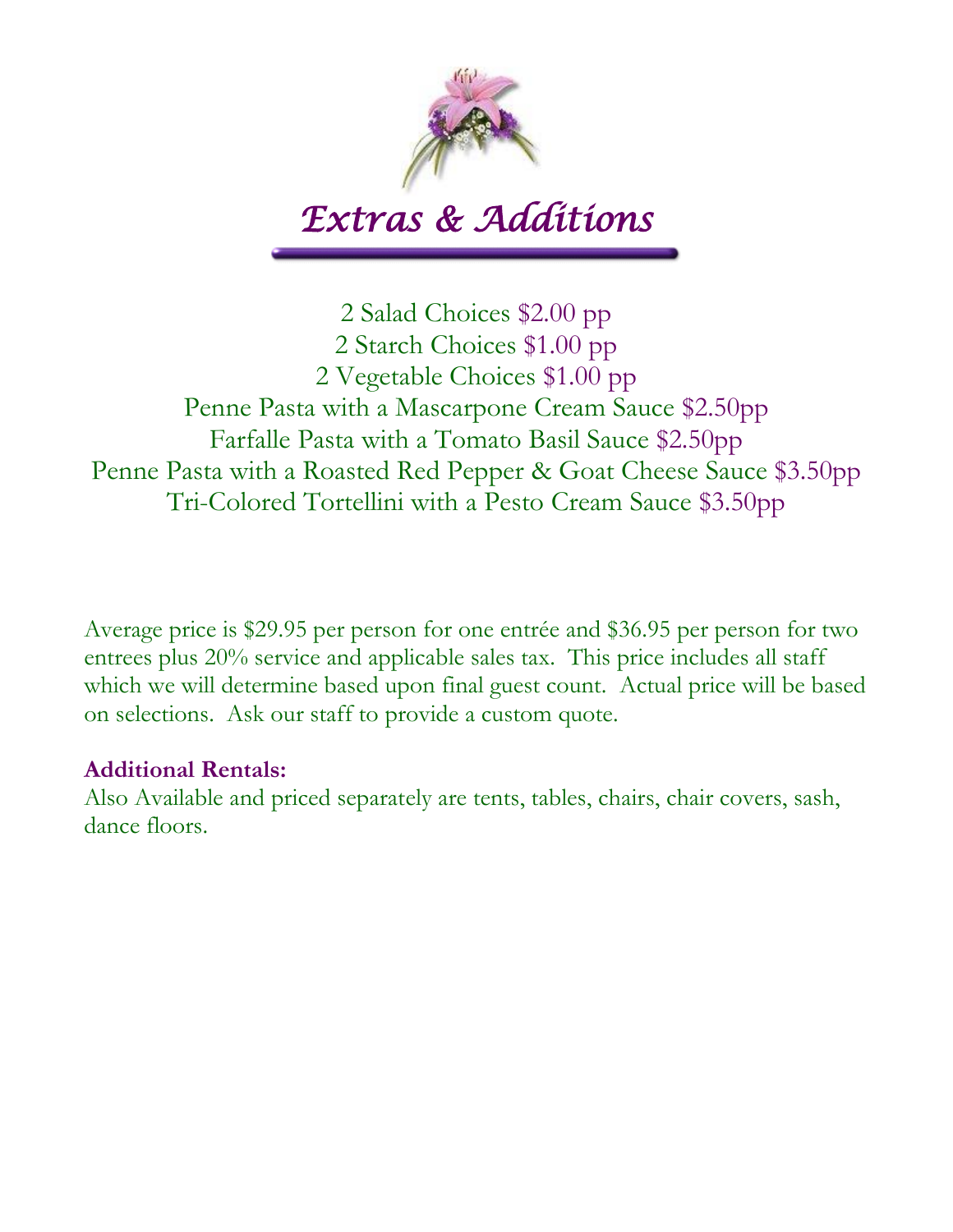# *Vital Flair Contract*

| Date of Event:                         |
|----------------------------------------|
| Estimated Guest Count:                 |
| Location of Event:                     |
| Deposit Due: \$500.00 (Non Refundable) |

#### Guest Counts:

**Client Agrees to Provide Vital Flair with a Guaranteed Minimum Guest Count 14 Days Prior to Event.** Should Client Fail to Provide This Information, Food Will Be Prepared for The Guaranteed Number of Guests as Stated on Contract and Client Agrees to Pay for That Guaranteed Number of Guests Even if All Guests are Not Present.

- **No decreases to the guest count can be made within 14 days of the event.**
- **Client agrees to submit or phone the final count 7 days prior to the event.**

**Increases in guest count less then 7 days of the event are subject to 30% additional charge per guest. Note-** At this time any other plans we are responsible for – floor plans, table settings, etc. – must also be finalized or additional charges may apply.

#### Payment Terms:

A **non-refundable** deposit of \$500.00 – via personal check, cash, visa or mastercard- is required to secure Vital Flair services for the specified date. No dates will be held without a deposit.

- Client agrees to pay **50% of the estimated total charges 30 days prior** to the date of the function. If the final menu contract and cost details are not settled, the deposit is still due and will be based upon estimated charges. These deposits can be made via personal check, cashier's check, credit card, money order or cash.
- Client agrees to pay the **final balance** on the day of the event.
- 1. Children ages 5-10 years are also billed at 50% of the per guest charge. Children under 5 years are at no charge. Vital Flair will provide meals for up to 5 vendors, anything beyond 5 client agrees to pay Vital Flair 50% of the per guest charge.
- 2. Should a selected menu item be unavailable, Vital Flair reserves the right to provide a reasonable equivalent substitution. All food remaining at the end of the event is the property of Vital Flair.
- 3. Prices are based on a 4 hour event. Service in excess of the contracted times is subject to an overtime charge of 200.00 per hour.
- 4. Client assumes responsibility for activities of the guests, vendors and other persons attending the event and assumes liability for any and all damages they may cause.
- 5. Although we take great care with all property, we regret that Vital Flair is not responsible for any loss or damage to clients and guests personal property.